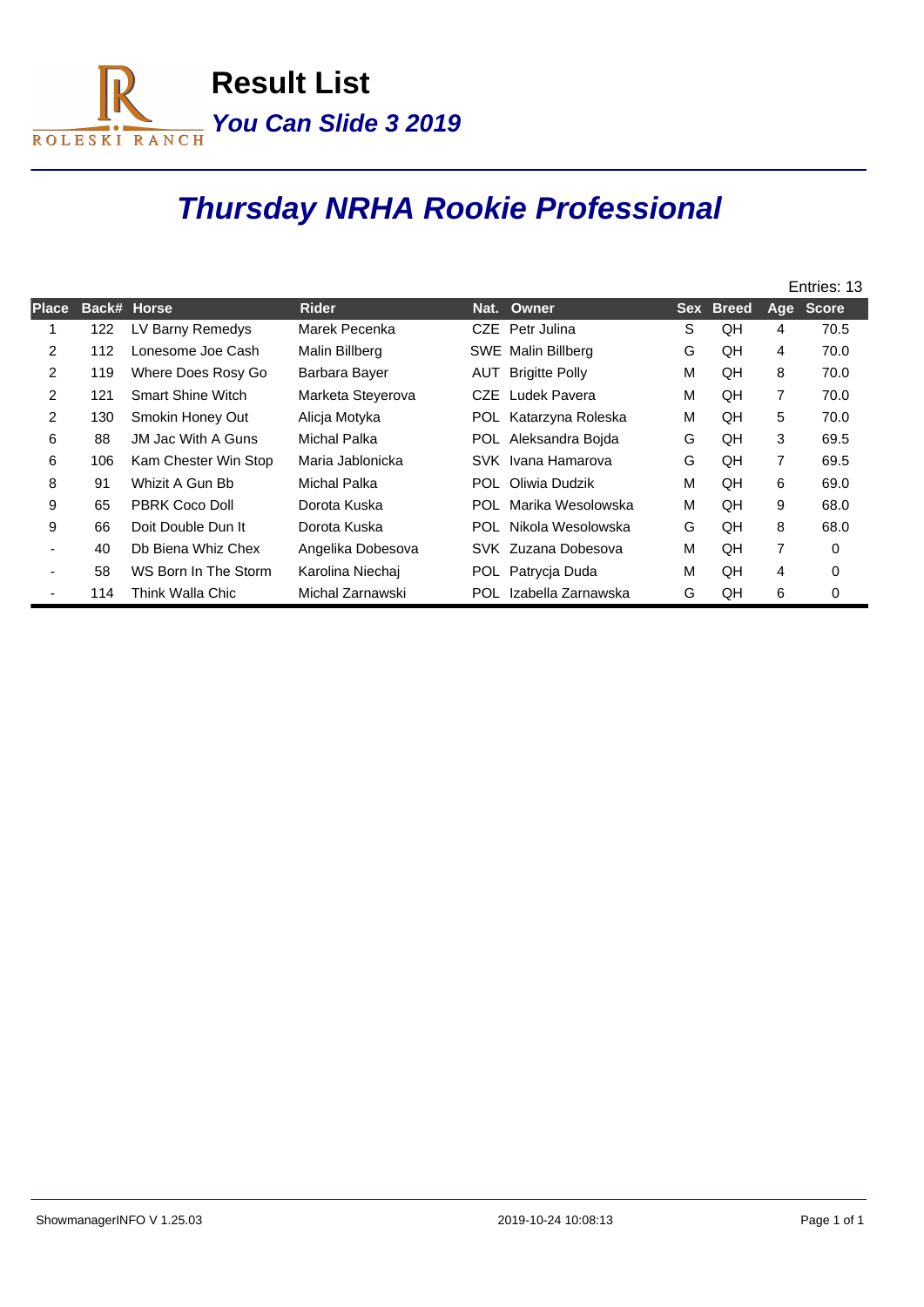|                |      | <b>NRHA JUDGES SCORE CARD</b>                                                                                    |               |               | Judge Rick LeMav (Judge 1)                                  |                                                                                                                     |                                 |                |                                                         |   |               |              |
|----------------|------|------------------------------------------------------------------------------------------------------------------|---------------|---------------|-------------------------------------------------------------|---------------------------------------------------------------------------------------------------------------------|---------------------------------|----------------|---------------------------------------------------------|---|---------------|--------------|
| Event          |      | You Can Slide 3 2019                                                                                             |               |               |                                                             |                                                                                                                     |                                 |                | Date 10/24/2019 Class Thursday NRHA Rookie Professional |   |               | Pattern 6    |
|                |      | MANEUVERS SCORES: -1 1/2 Extremely Poor -1 Very Poor -1/2 Poor 0 Correct +1/2 Good +1 Very Good +1 1/2 Excellent |               |               |                                                             |                                                                                                                     |                                 |                |                                                         |   |               |              |
|                |      | <b>MANEUVER</b><br><b>DESCRIPTION</b>                                                                            | $_{\rm RS}$   |               | $\mathsf{LS}$ $\left  \begin{array}{c} \end{array} \right $ | $\begin{array}{c} \n\text{LC} \\ \text{lls}\n\end{array}$ $\begin{array}{c} \n\text{RC} \\ \text{lls}\n\end{array}$ | $\frac{1}{2}$ RRB $\frac{1}{2}$ | LRB            | Stop<br>Backup                                          |   | PENALTY       |              |
|                |      | MANEUVER                                                                                                         | 1             | 2             | з                                                           | 4                                                                                                                   | 5                               | 6              | $\overline{7}$                                          | 8 | <b>TOTAL</b>  |              |
| <b>DRAW</b>    | EXH# | <b>PENALTY</b>                                                                                                   | $\frac{1}{2}$ |               |                                                             |                                                                                                                     |                                 |                |                                                         |   |               | <b>SCORE</b> |
| 1              | 91   | <b>SCORE</b>                                                                                                     | $-1/2$        |               |                                                             |                                                                                                                     |                                 |                |                                                         |   | 12            | 68           |
| <b>DRAW</b>    | EXH# | PENALTY                                                                                                          |               |               |                                                             |                                                                                                                     |                                 |                |                                                         |   |               | <b>SCORE</b> |
| $\overline{2}$ | 66   | <b>SCORE</b>                                                                                                     | 12            | $\frac{1}{2}$ |                                                             |                                                                                                                     |                                 | $\sqrt{1}$     |                                                         |   |               | 68           |
| <b>DRAW</b>    | EXH# | PENALTY                                                                                                          |               | 0,1/2         | 12.                                                         |                                                                                                                     | 1/2                             |                |                                                         |   |               | SCORE        |
| 3              | 40   | <b>SCORE</b>                                                                                                     |               |               | $\sqrt{2}$                                                  |                                                                                                                     |                                 |                |                                                         |   |               |              |
| <b>DRAW</b>    | EXH# | PENALTY                                                                                                          | $\sqrt{2}$    |               | 120                                                         |                                                                                                                     |                                 |                |                                                         |   |               | <b>SCORE</b> |
| 4              | 58   | <b>SCORE</b>                                                                                                     |               |               |                                                             |                                                                                                                     |                                 | $+\frac{1}{2}$ |                                                         |   |               |              |
| <b>DRAW</b>    | EXH# | PENALTY                                                                                                          | $\frac{1}{2}$ |               |                                                             |                                                                                                                     |                                 |                |                                                         |   |               | SCORE        |
| 5              | 122  | <b>SCORE</b>                                                                                                     | $-72$         | $+1/2$        | $\cdot$                                                     |                                                                                                                     | $+ / 2$                         | $+1/2$         |                                                         |   | $\frac{1}{2}$ |              |
| <b>DRAW</b>    | EXH# | PENALTY                                                                                                          |               |               | $1/d_1$                                                     |                                                                                                                     |                                 |                |                                                         |   |               | SCORE        |
| 6              | 114  | <b>SCORE</b>                                                                                                     |               | J.            | 1/2                                                         | $\sqrt{2}$                                                                                                          | 12                              |                |                                                         |   |               | $\checkmark$ |
| <b>DRAW</b>    | EXH# | PENALTY                                                                                                          |               |               | $\frac{1}{2}$                                               |                                                                                                                     |                                 |                |                                                         |   |               | <b>SCORE</b> |
| 7              | 119  | <b>SCORE</b>                                                                                                     |               | $^{+}$<br>1/2 |                                                             |                                                                                                                     |                                 |                |                                                         |   | $\epsilon$    |              |
| <b>DRAW</b>    | EXH# | PENALTY                                                                                                          |               |               |                                                             |                                                                                                                     |                                 |                |                                                         |   |               | <b>SCORE</b> |
|                |      | <b>SCORE</b>                                                                                                     |               |               |                                                             |                                                                                                                     |                                 |                |                                                         |   |               |              |
| <b>DRAW</b>    | EXH# | <b>PENALTY</b>                                                                                                   |               |               |                                                             |                                                                                                                     |                                 |                |                                                         |   |               | <b>SCORE</b> |
|                |      | <b>SCORE</b>                                                                                                     |               |               |                                                             |                                                                                                                     |                                 |                |                                                         |   |               |              |
| <b>DRAW</b>    | EXH# | <b>PENALTY</b>                                                                                                   |               |               |                                                             |                                                                                                                     |                                 |                |                                                         |   |               | <b>SCORE</b> |
|                |      | <b>SCORE</b>                                                                                                     |               |               |                                                             |                                                                                                                     |                                 |                |                                                         |   |               |              |

Ú

Judge's Signature

Created by ShowmanagerINFO V 1.25.03 (23:13:02)